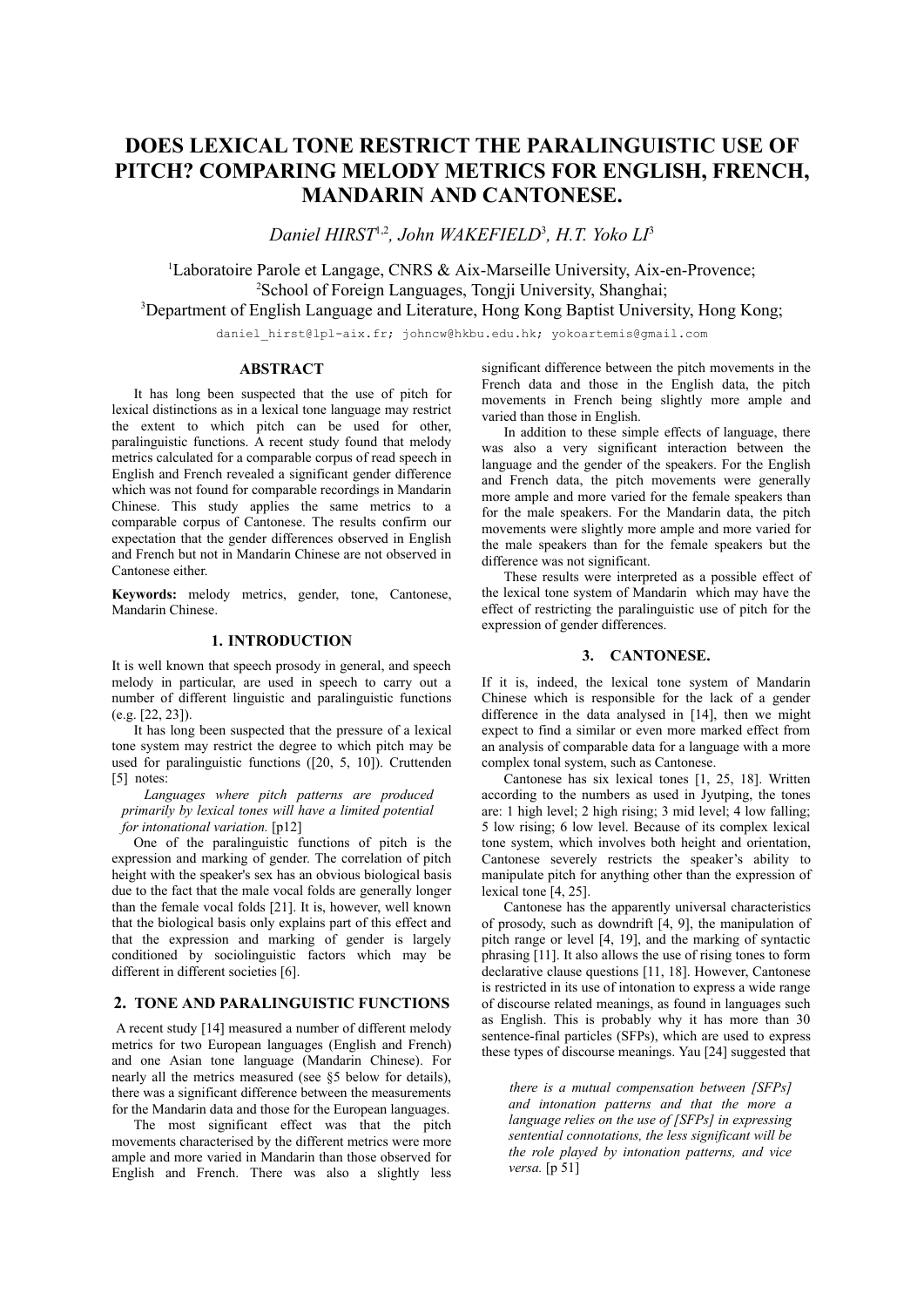He concluded that Cantonese and English represent the two extremes of this continuum, and other linguists have supported this claim by saying that, as far as they know, Cantonese has more SFPs than any other language studied thus far (e.g., [16, 17].

# **4. RECORDINGS**

[14] used the 40 five-sentence continuous passages taken from the Eurom1 corpus, provided as a deliverable of the European SAM (Speech Assessments and Methodology) project [3]. The passages were originally recorded in the 1980's by ten speakers (five male and five female) for each language, but at that time, each speaker read only a limited number of the 40 passages (15 per speaker for English and 10 for French). In addition, the original recordings of the corpus were under copyright, owned by the different laboratories and universities which had produced the recordings, which restricted the distribution of the corpus.

For [14], new recordings of this corpus were made for English (EN), French (FR) and Mandarin (ZH), with all 40 passages read by at least 10 speakers (EN: 5m, 6f; FR: 4m, 7f; ZH: 5m, 5f). The recordings and associated annotations are distributed by the *SLDR (Speech and Language Data Repository : http:sldr.org)* as part of the *OMProDat* database [15], under an open-database license .

For our study of Cantonese (YUE), the 40 five-sentence passages were translated into Cantonese from the English and Chinese versions of the corpus. The text of the passages was adapted to the Hong Kong environment when necessary.

For the recordings, we adopted the same strategy as [14]: all 40 of the 5-sentence passages were read by 10 native speakers of Hong Kong Cantonese. 5 of the speakers were male and 5 were female. They ranged in age from 20 to 22. All of them were either in their final year of undergraduate studies, or had just graduated.

The Cantonese recordings and associated annotations will be added to the *OMProDat* database and distributed by the *SLDR*.

#### **5. MELODY METRICS**

In order to eliminate the microprosodic effects of the specific phonemes which make up each utterance (in particular the consonants, cf [8]), the fundamental frequency curves of the recordings were modelled using the Momel algorithm [12, 13], which assumes that a pitch contour can be adequately represented by a sequence of target points, each contiguous pair of which is linked by a continuous smooth monotonic quadratic interpolation (defining a quadratic spline function).

**Figure 1.** Fundamental frequency and Momel target points.

This, in turn, assumes that the shape of a pitch contour is entirely determined by the temporal and frequential values of the relevant target points. The algorithm uses an asymmetric version of robust regression to optimise the modeling of raw fundamental frequency curves with a quadratic spline function.

Figure 1 illustrates the output of the Momel pitch modelling algorithm for the sentence *What can I have for dinner tonight?,* the first sentence of passage R1 of the English version of the Eurom1 corpus. The fundamental frequency curve for this 1.5 second utterance consists of 150 values of f0, with a time step of 0.01 seconds (the green curve). The curve is modelled by the Momel algorithm as a sequence of 7 target points which define the continuous smooth quadratic spline curve shown in red in this figure.

These target points are taken as the primary dependent variable in this study.

In order to reduce the inter-subject variability, in particular the difference between male and female speakers, the target points were scaled using the *OMe* (Octave-Median) scale as proposed in [7] with the formula:

#### (1) ome =  $log2(Hz/median)$

where *median*, here, is the median value of fo for the whole five-sentence passage.

From the scaled target points, the mean and standard deviation for each passage were then calculated for:

- **pitch** value of target points on the OMe scale
- **interval** absolute difference (in octaves) from the previous target
- **rise, fall** difference from previous target for rise and fall separately
- **slope** absolute difference in octaves from previous target divided by distance in seconds
- **rise-slope, fall-slope** slope for rise and fall separately

In all, 14 values were calculated for each passage. All the values were offset to the speaker's median fo by  $(1)$ .

### **6. RESULTS**

A linear discriminant analysis was carried out on the metrics for the four languages, English (*EN*), French (*FR*), Cantonese (*YUE*) and Mandarin Chinese (*ZH*).

As can be seen from Table 1 the overall discrimination by language was 73.9% (= (359+231+277+331)/1198).

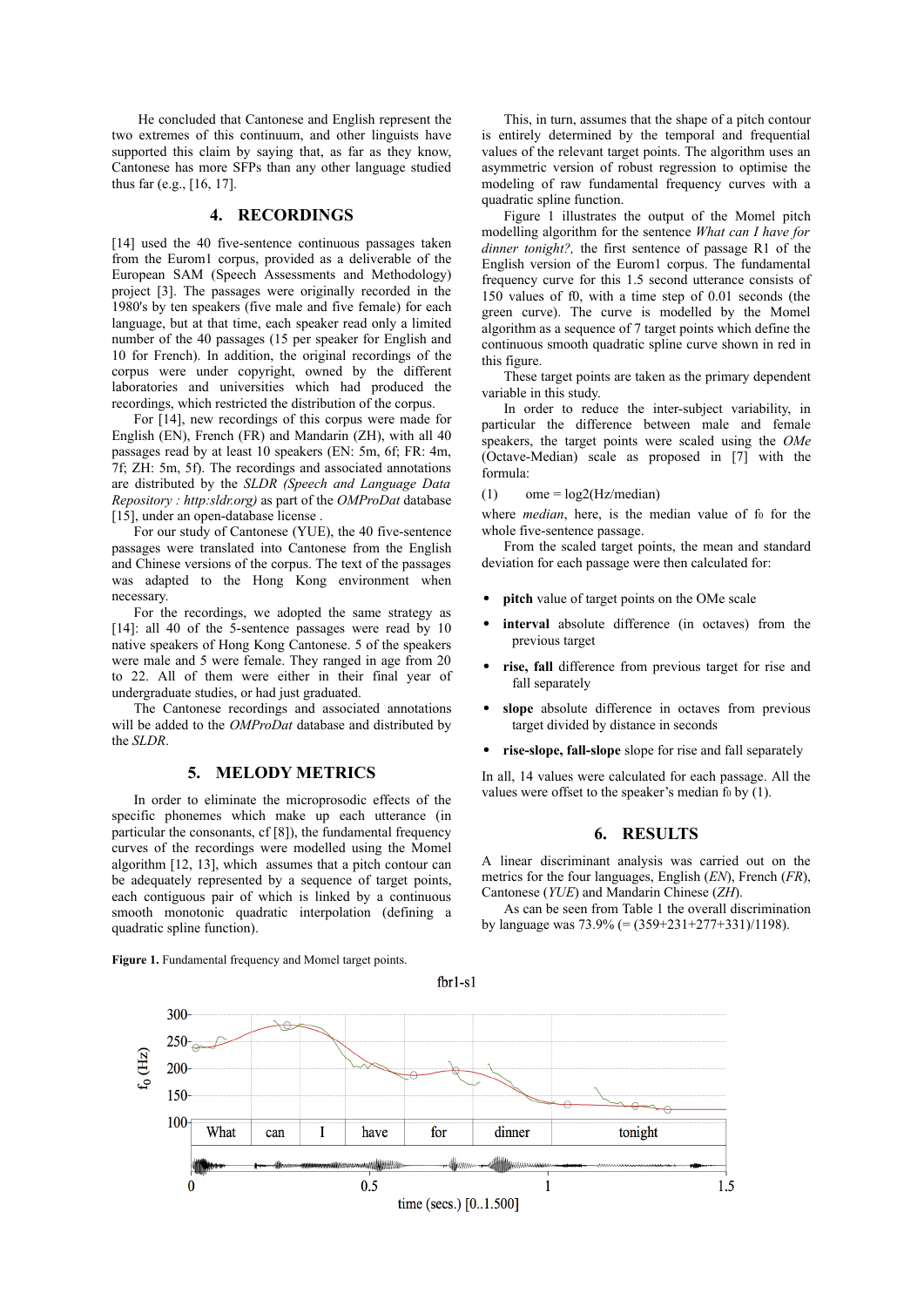Both Mandarin and Cantonese were well distinguished from English and French (88.2% correct (359+159+52+23+277+5+16+331)/1198) as well as from each other (96.7% correct =  $(271+331)/(277+331+5+16)$ ).

**Table 1.** Linear discriminant analysis on the melody metrics for English, French, Cantonese and Mandarin.

| Predicted  |     |     |     |     |  |  |  |
|------------|-----|-----|-----|-----|--|--|--|
|            | EN  | FR  | YUE | ΖH  |  |  |  |
| EN         | 359 | 159 | 41  |     |  |  |  |
| <b>FR</b>  | 52  | 231 | 41  | 47  |  |  |  |
| <b>YUE</b> | 18  |     | 277 | 5   |  |  |  |
| ΖH         | 8   | 25  | 16  | 331 |  |  |  |

Table (2) shows the significance level of an Anova analysis for each of the 14 parameters for *language* (L) and *gender* (G) as well as for the interaction *language\*gender* (L\*G). A detailed statistical analysis of these results, in progress, will be reported in future work, but, as a preliminary illustrative example, the box-plot in Figure (2) shows that *pitch rises* are, on average, of greater amplitude for Cantonese than for Mandarin, for Mandarin than for French, and for French than for English.

**Table 2.** Significance levels of Anova for each parameter and interaction.  $[-]$ : n.s.;  $[^{*}]$ :  $p < 0.05$   $[***]$ :  $p < 0.001$ .

|            | mean |     |     | sd  |     |     |
|------------|------|-----|-----|-----|-----|-----|
|            | L    | G   | LG  | L   | G   | LG  |
| pitch      | ***  | *** | *** | *** | *** | *** |
| interval   | ***  |     | *   | *** | *** | *** |
| rise       | ***  | *** | *** | *** | *** | *** |
| fall       | ***  | *** | *** | *** | *** | *** |
| slope      |      |     |     |     |     |     |
| rise-slope |      |     |     |     |     |     |
| fall-slope | ***  | *** | *** | *** | *** | *** |

For English and French, as observed by [14], there is a significant gender difference: for both languages the pitch rises of the female speakers are significantly greater than for the male speakers.

**Figure 2:** Mean value of rising intervals for male and female speakers for the four languages, on an octave scale. The bottom middle and top of each box corresponds to the 1st, 2nd (= median) and 3rd quartiles of the distribution, while the whiskers show the minimum and maximum values.



Note that, since all the values are calculated on the octave-median scale, the greater amplitude of the pitch rises for female speakers is not simply an effect of higher pitch.

For Mandarin, the gender difference is reversed: the male Chinese speakers produced slightly larger pitch rises than the female speakers but the difference is probably not significant as can be seen from the fact that the 'notches' on the boxes overlap for these two.

For Cantonese, as can be seen, there seems to be no significant difference between the amplitude of the pitch rises for male and for female speakers.

A similar pattern to that for rising pitch movements is also found for falling pitch movements, as shown in Figure 3.

**Figure 3:** Mean value of falling intervals for male and female speakers of the four languages using the Octave-Median scale. See Figure 1 for details.



The (absolute) mean amplitude of the falling pitch movements follows the same order as observed for the rises: Cantonese > Mandarin > French > English. Once again, there is a signicant gender difference for English and French, with the female speakers making significantly more ample falling pitch movements (on an octave scale) than the male speakers.

For Mandarin, just as for the rising intervals, the order is reversed, the male speakers making larger pitch falls than the female speakers; but, once again, the overlapping notches of the boxes are an indication that this difference is probably not significant. This time, for the Cantonese speakers, the falling intervals for the female speakers are slightly greater than those for the male speakers but, once again, the notches of the boxes are largely overlapping, which normally indicates that the difference is not significant.

We have illustrated the results of the Anova analyses with the mean values of rising and falling intervals but it is worth noting that, for *all* the parameters and interactions which appear as significant in Table 1, there is a similar pattern with the same ordering: *Cantonese* > *Mandarin* > *French* > *English* and with a gender difference *female* > *male* which appears to be significant for English and French but not for Mandarin or Cantonese.